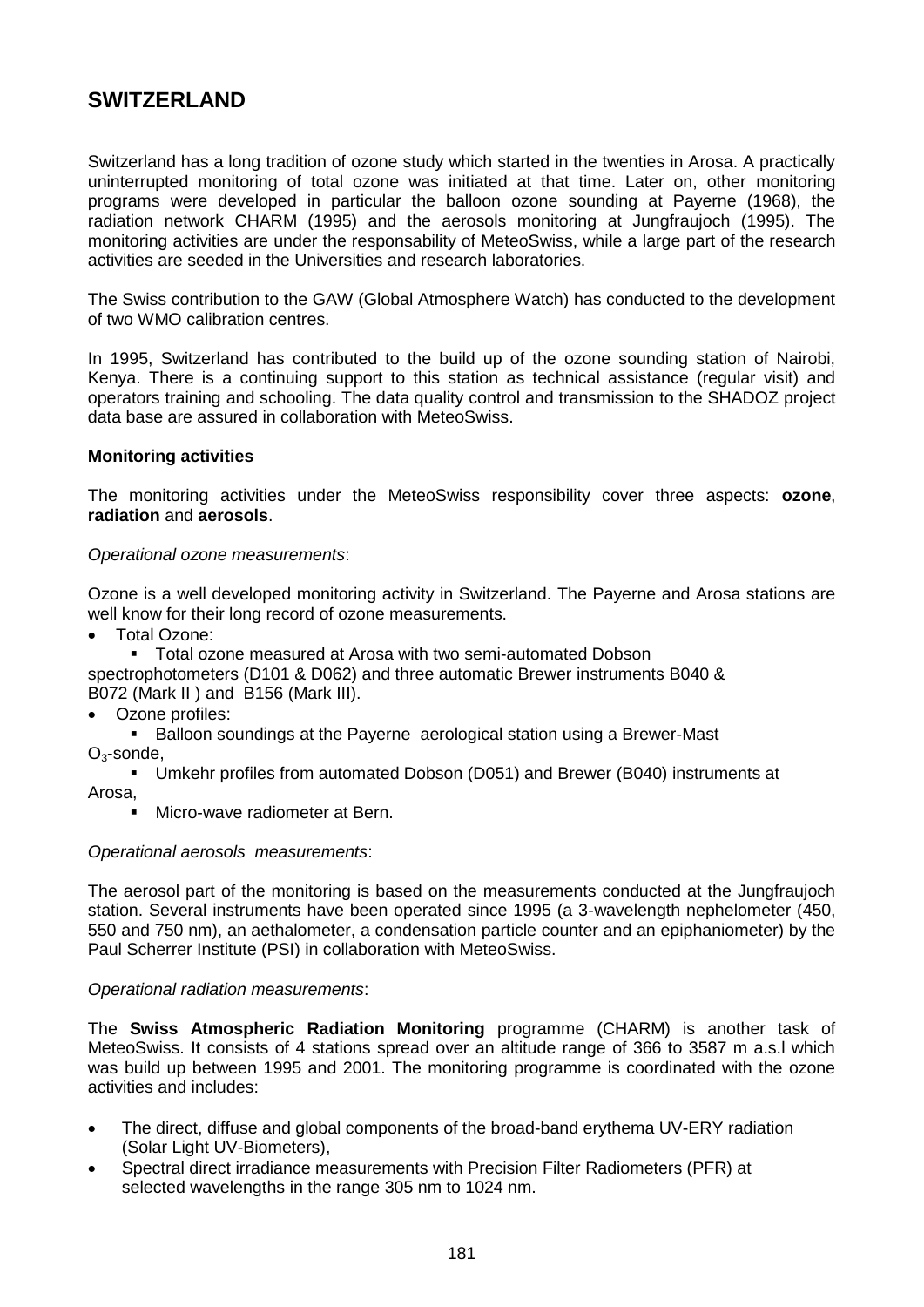At Arosa, spectral scans of global UVB measurements using the Brewer instruments are regularly measured since 1988. Direct sun UVB scan will be included this year in the data acquisition programme.

# **Research and development activities associated with the monitoring**

Some of such activities linked to the monitoring activities are listed hereafter:

- Development and improvement of the calibration methods for radiation monitoring instruments in collaboration with the World Optical Depth Research and CalibrationCentre at Davos.
- Study of the influence of atmospheric (ozone, cloud cover, aerosol optical depth, water vapour) and geographical parameters (altitude, albedo) on the UV-B variability.
- Improvement of the Brewer-Mast ozonesonde operational procedure and tests of the ECC  $O_{3}$ sonde. In particular, it is planned to switch to ECC ozonesonde at Payerne in 2002.

## **Academic activities with an ozone component**

The Institute for Atmospheric and Climate of the Swiss Federal Institute of Technology, Zurich, has different projects related to ozone. In particular, the different ozone series from Payerne and Arosa have been extensively studied. Recently, the following projects have been completed:

- Re-evaluation, homogenisation and trend calculations of the ozone time series: total ozone since 1926, Umkehr series since 1957 and balloon soundings since 1968.
- Ozone and Nitrogen Oxides have been measured along Air Routes with measurements on a Jumbo jet.
- An UV-Index forecast has been developed and related research have been performed on the characteristics of the UV-ERY radiation within the COST 713 Action on UVB forecasting. Presently, MeteoSwiss is forecasting the UV-index during summer.

At the University of Berne, the Institute for Applied Physics has a recognised expertise in the development of passive microwave radiometers. In particular, the following instruments have been developed recently:

- A new microwave receiver for ozone profiling has been developed and it is now in a preoperational phase. It will be installed at MeteoSwiss in Payerne for monitoring purpose later on this year.
- A microwave radiometer for ozone profiling of the former generation is installed at the University of Bern since 1994 and it belongs to the primary NDSC station Jungfraujoch.
- A new radiometer for the detection of ClO has been installed at Junfraujoch. It has been built within the EC-project EMCOR and is presently operational there.
- Tools have been developed for the study of aerosol, columnar ozone and water vapour based on narrow-band spectral measurements in the UV and visible range from the CHARM measurements

The Swiss Federal Institute of Technology, Lausanne, is running an ozone LIDAR instrument but with a range limited to troposphere profiling. A laboratory for the study of heterogeneous chemistry of ozone related components is also active in this institute.

Besides the operational monitoring activities, the PSI participates to campaign of intensive measurements with additional equipment at Jungfraujoch. In 2000, the CLACE (Clouds and Aerosol Characterisation Experiment) campaign has been successfully conducted in the February-March period to characterise the free troposphere as well as occasionally the convective boundary layer developed by local convection.